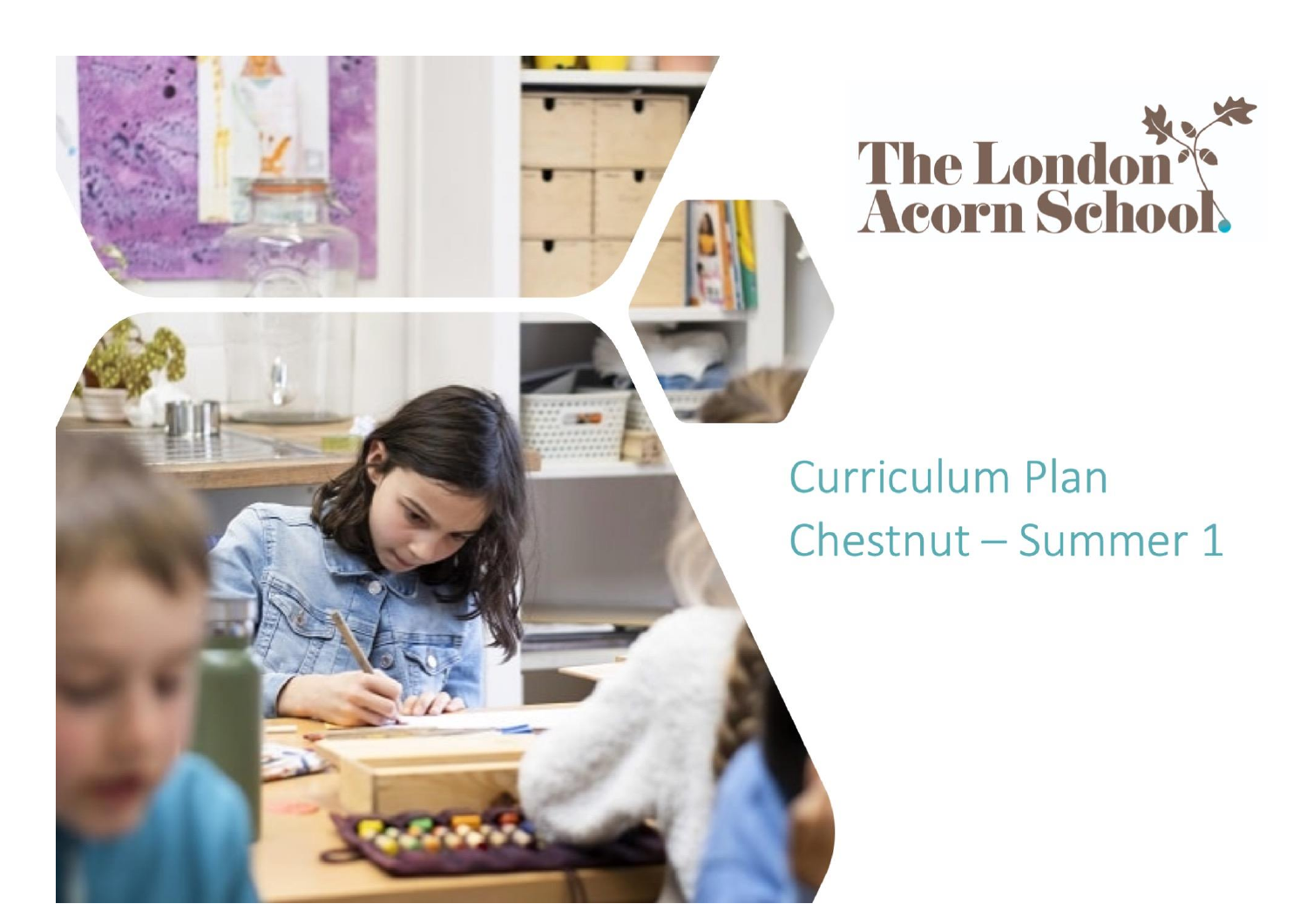## Programmes of Study

Class/ Year class 5 year 4 Term Summer First half term

## Unit title :

Literacy Genres Argument & Debate: World In Danger: Tomorrow could be a very different Day, Frankie Morland (3 weeks)

Film & Play script: Macbeth (The Weird Sisters), *William Shakespeare* (3 weeks)

Performance Poetry: Revolting Rhymes, *Roald Dahl* (1 week)

## Reading Enhancements

World In Danger: Tomorrow could be a very different Day, Frankie Morland

| <b>Maths</b>                                                                                                                                                                                                                                                                                                                                                                                                                                                                                                            | Mental addition and subtraction; Decimals, percentages and their equivalence to<br>fractions; Problem solving, reasoning and algebra<br>Add mentally 2-place decimal numbers in the context of money using rounding;<br>add several small amounts of money using mental methods; mentally subtract<br>amounts of money including giving change; calculate the difference between two<br>amounts using counting up; solve word problems, including 2-step problems,<br>choosing an appropriate method<br>Fractions, ratio and proportion; Problem solving, reasoning and algebra; Written<br>multiplication and division<br>Multiply fractions less than 1 by whole numbers, convert improper fractions to<br>whole numbers; use short multiplication to multiply 3-digit and 4-digit numbers by<br>1-digit numbers; use long multiplication to multiply 2-digit and 3-digit numbers by<br>teens numbers<br>Decimals, percentages and their equivalence to fractions; Problem solving,<br>reasoning and algebra; Number and place value<br>Read, write and compare decimals to three decimal places, understanding that<br>the third decimal place represents thousandths; multiply and divide numbers by<br>10, 100 and 1000 using 3-place decimal numbers in the calculations; place 2-place<br>decimals on a number line and round them to the nearest tenth and whole<br>number; read, write, order and compare 3-place decimal numbers; understand |
|-------------------------------------------------------------------------------------------------------------------------------------------------------------------------------------------------------------------------------------------------------------------------------------------------------------------------------------------------------------------------------------------------------------------------------------------------------------------------------------------------------------------------|--------------------------------------------------------------------------------------------------------------------------------------------------------------------------------------------------------------------------------------------------------------------------------------------------------------------------------------------------------------------------------------------------------------------------------------------------------------------------------------------------------------------------------------------------------------------------------------------------------------------------------------------------------------------------------------------------------------------------------------------------------------------------------------------------------------------------------------------------------------------------------------------------------------------------------------------------------------------------------------------------------------------------------------------------------------------------------------------------------------------------------------------------------------------------------------------------------------------------------------------------------------------------------------------------------------------------------------------------------------------------------------------------------------------------------------------------------|
|                                                                                                                                                                                                                                                                                                                                                                                                                                                                                                                         | and use negative numbers in the context of temperature<br>Geometry: position and direction; Problem solving, reasoning and algebra;<br>Geometry: properties of shapes                                                                                                                                                                                                                                                                                                                                                                                                                                                                                                                                                                                                                                                                                                                                                                                                                                                                                                                                                                                                                                                                                                                                                                                                                                                                                  |
| To recognise how commas, connectives and full stops are used to join<br>and separate clauses.<br>To identify in their writing where each is more effective.<br>Writing to entertain:<br>Stories - Myths & legends<br><b>Descriptions Poetry</b><br>Narrative Poetry<br>Characters/Settings<br>Writing to inform:<br>Newspaper article Explanation<br>Writing to persuade:<br>Advertising - leaflets & brochures<br>Progression in Reading Comprehension<br>Vocabulary /Inference/ predict/ explain/ retrieve/ summarise |                                                                                                                                                                                                                                                                                                                                                                                                                                                                                                                                                                                                                                                                                                                                                                                                                                                                                                                                                                                                                                                                                                                                                                                                                                                                                                                                                                                                                                                        |

The London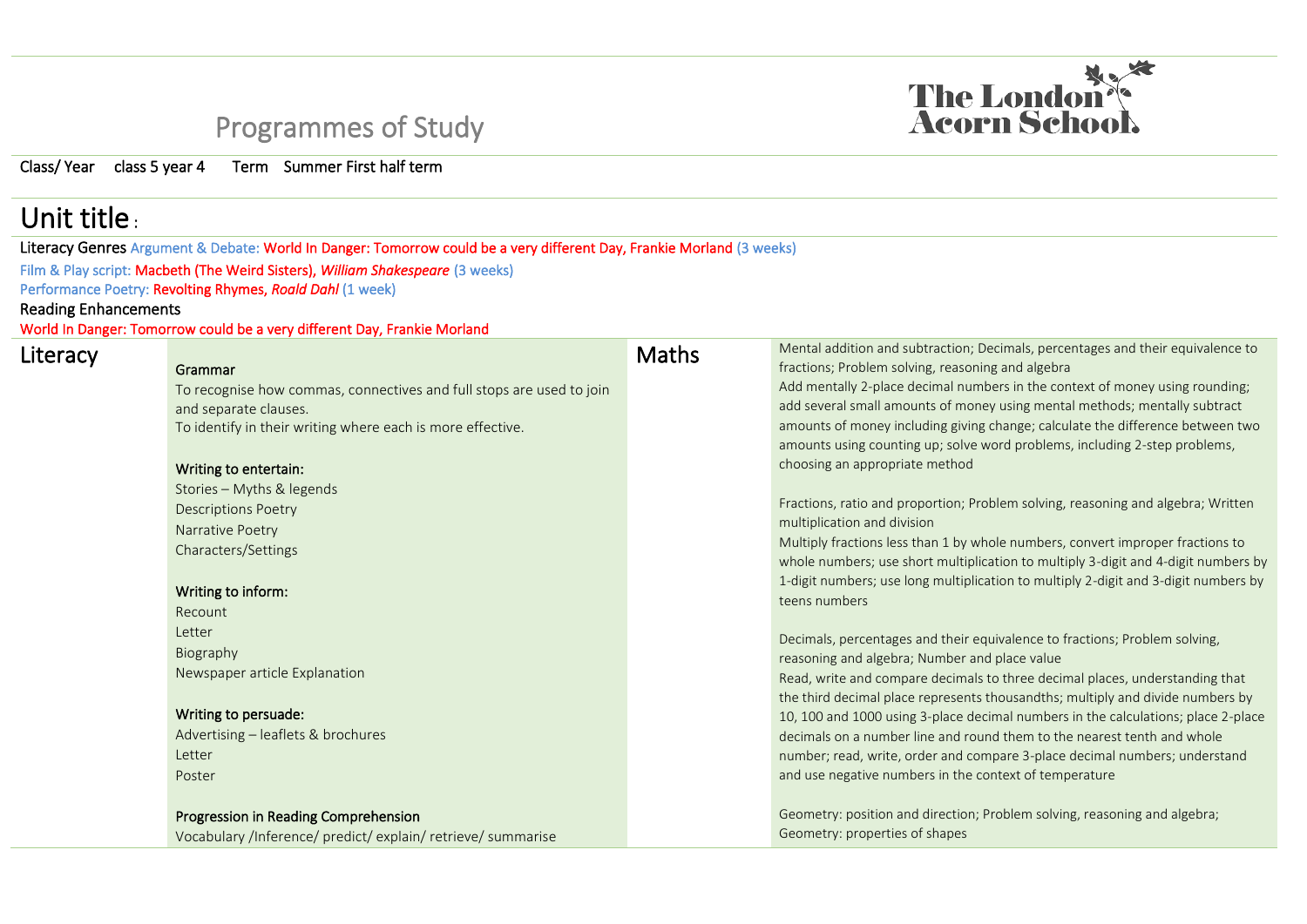| Art                         | ART PRINTING - BLOCK<br>• Know that there are a range of block printing techniques to create<br>layers (including polymer tiles)<br>• Create a line design for polymer printing<br>• Create a string design for string printing<br>• Use a craft knife to etch a design onto a polymer tile<br>• Use colour, a brayer and a polymer tile to transfer block patterns<br>onto paper for the first layer<br>Use colour, a brayer and a string block to create the second layer of<br>the design (over printing)                                                              | <b>Humanities</b> | Read and mark co-ordinates in the first two quadrants; draw simple polygons<br>using co-ordinates; translate simple polygons by adding to and subtracting from<br>theco-ordinates; reflect simple shapes in the y axis or in a line, noting the effect on<br>the co-ordinates; translate simple shapes and note what happens to the co-<br>ordinates; draw regular and irregular 2D shapes using given dimensions and<br>angles; use the properties of 2D shapes, including rectangles, to derive related<br>facts; identify 3D shapes from 2D representations; create 3D shapes using 2D nets<br>and draw 3D shapes<br>Written Addition and Subtraction; Problem Solving, reasoning and algebra<br>Add 5-digit numbers using written column addition; subtract 5-digit numbers<br>using written method (decomposition); check answers to subtractions using<br>written column addition; solve subtractions of 4-and 5-digit numbers using written<br>column subtraction or number line counting up<br><b>ENVIRONMENT</b><br>An environmental issue caused by a changing environment<br>Understand and gain knowledge of attempts to manage the environment<br>$\bullet$ .<br>sustainably<br>Describe and understand human geography including land use and economic<br>activity<br>Observe measure and record human features in the local area |
|-----------------------------|---------------------------------------------------------------------------------------------------------------------------------------------------------------------------------------------------------------------------------------------------------------------------------------------------------------------------------------------------------------------------------------------------------------------------------------------------------------------------------------------------------------------------------------------------------------------------|-------------------|-------------------------------------------------------------------------------------------------------------------------------------------------------------------------------------------------------------------------------------------------------------------------------------------------------------------------------------------------------------------------------------------------------------------------------------------------------------------------------------------------------------------------------------------------------------------------------------------------------------------------------------------------------------------------------------------------------------------------------------------------------------------------------------------------------------------------------------------------------------------------------------------------------------------------------------------------------------------------------------------------------------------------------------------------------------------------------------------------------------------------------------------------------------------------------------------------------------------------------------------------------------------------------------------------------------------------------------------------|
| Relationships<br>and Health | Stonewall- Emma's story<br>• Know that marriage represents a formal and legally recognised<br>commitment of 2 people and that this is one way that commitment may be<br>expressed<br>• Know that stable family relationships are at the heart of families for<br>children's security and that they may be different<br>• Know the different range of families and cultures that people come from<br>• Know the most important thing is that families love each other<br>Know that some people have negative attitudes towards others<br>because of who they love e.g LGBT | Forest<br>School  | Weave willow hotplates, dreamcatchers. Crush mussel shells : calcium<br>soil mulch - note our need for calcium in diet. ID mayfly larvae,<br>lifecycle of dragonfly.                                                                                                                                                                                                                                                                                                                                                                                                                                                                                                                                                                                                                                                                                                                                                                                                                                                                                                                                                                                                                                                                                                                                                                            |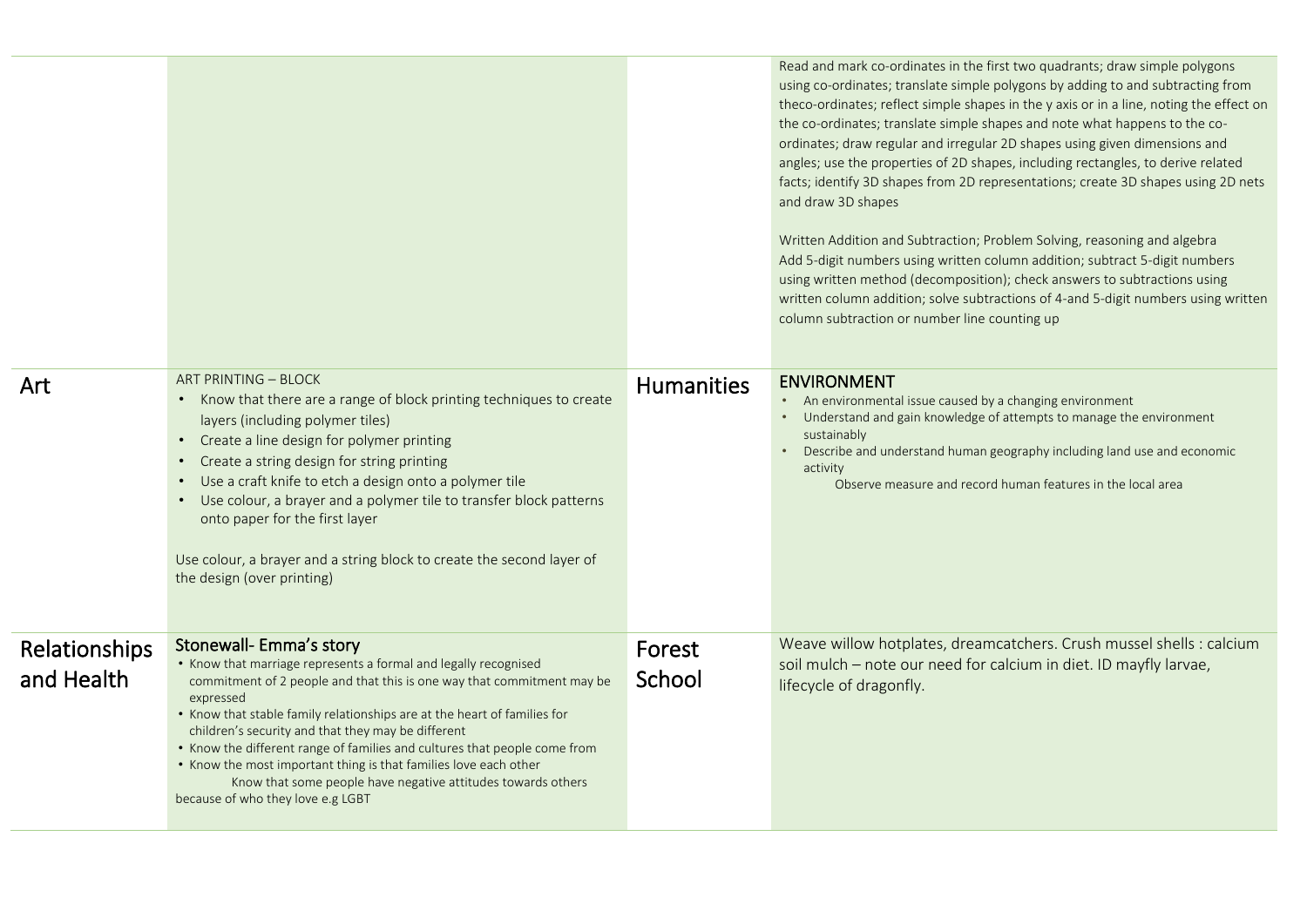| Design and<br>technology /<br><b>Woodwork</b> | <b>PACKAGING</b><br>Explore why food needs packaging, and the packaging types used<br>Explore the positive & negative impact of packaging<br>$\bullet$<br>Know how and where there are recycling solutions<br>$\bullet$<br>• Know and understand what sustainable, non-renewable, fossil fuel,<br>pollution, global warming, greenhouse effect, carbon footprint, landfill,<br>recycle and biodegradable means<br>• Use research and surveys to collate audits in relation to recycling (e.g How<br>much packaging do we use? What can we recycle in school? Home audit<br>on food packaging, audit of over packaged items)<br>Use surveys and audits to inform thinking on packaging solutions and explore<br>alternative options                                                                                                                                                                                                                                                                                                                                                                                                                       | Science      | <b>CHEMISTRY-</b><br><b>MATERIALS</b><br>Explore changes that cannot be reversed in relation to recycling.<br>Know how chemical changes have an impact on our lives.<br>Know how existing materials can be utilised to create new materials.                                                                                                                                                                                                                                                                                                                                                                                                                                       |
|-----------------------------------------------|----------------------------------------------------------------------------------------------------------------------------------------------------------------------------------------------------------------------------------------------------------------------------------------------------------------------------------------------------------------------------------------------------------------------------------------------------------------------------------------------------------------------------------------------------------------------------------------------------------------------------------------------------------------------------------------------------------------------------------------------------------------------------------------------------------------------------------------------------------------------------------------------------------------------------------------------------------------------------------------------------------------------------------------------------------------------------------------------------------------------------------------------------------|--------------|------------------------------------------------------------------------------------------------------------------------------------------------------------------------------------------------------------------------------------------------------------------------------------------------------------------------------------------------------------------------------------------------------------------------------------------------------------------------------------------------------------------------------------------------------------------------------------------------------------------------------------------------------------------------------------|
| Religious<br><b>Studies</b>                   | <b>JUDASIM (FAMILY &amp; COMMUNITY)</b><br>. Important aspects of social life (e.g. doing good deeds, the importance of<br>the Sabbath and life in the Jewish community).<br>• The importance of home and family life: details of the Shabbat meals and<br>family activities; the use of blessings and the value of expressing gratitude;<br>food laws (Kashrut).<br>• Life rituals: marriage, funerals, mourning and remembrance. Bar/Bat<br>Mitzvah – significance within the Jewish family.<br>• What Jewish values tell us with regard to fairness.<br>• How Jews respond to environmental issues. The special importance of Israel<br>for Jews.<br>• The synagogue - its main features and components, ant its functions as a<br>community centre and place of study as well as a place of corporate<br>worship; the significance of the mezuzah, tefillin, tallit and kippah.<br>• Identifying the Synagogues used by Jewish people in Oldham • The calendar<br>and the origins of these festivals: Pesach, Hannukah and Sukkot.<br>The symbolic value of: the Menorah; the fringes on the tallit (tzizit) and the<br>Star of David (Magen David). | <b>PE</b>    | <b>SAILING</b><br>Can identify the different parts of a boat. Can control the boats<br>movement using the sail and the rudder for direction. Be able to<br>answer questions about boat safety.<br><b>STRIKE &amp; FIELD</b><br>Can strike a static ball and ball travelling towards forward with<br>equipment (bat) and good timing. Can use sport specific sending<br>skills and apply in practise and the game. Can strike and travel<br>with purpose and to stay in the game whilst using simple striking<br>and fielding strategies.                                                                                                                                           |
| French                                        | To re-cap colours and directions in French Learn to tell the time<br>in French To learn about money in French To count in tens and<br>hundreds in French To re-cap what has been learned                                                                                                                                                                                                                                                                                                                                                                                                                                                                                                                                                                                                                                                                                                                                                                                                                                                                                                                                                                 | <b>Music</b> | Pupils will develop their performing, composing and listening<br>skills<br>Pupils will learn about the interrelated dimensions of music<br>Pupils will use a range of classroom instruments to create and<br>manipulate sounds, develop a strong sense of pulse and<br>rhythm and establish good ensemble performance skills.<br>Pupils will sing a wide number of songs and develop their vocal<br>range, intonation, articulation, blending and a joy for singing.<br>Pupils will learn to analyse music using age-appropriate<br>musical vocabulary and to apply this knowledge in a musical<br>context through solo and small group performance and<br>composition activities. |